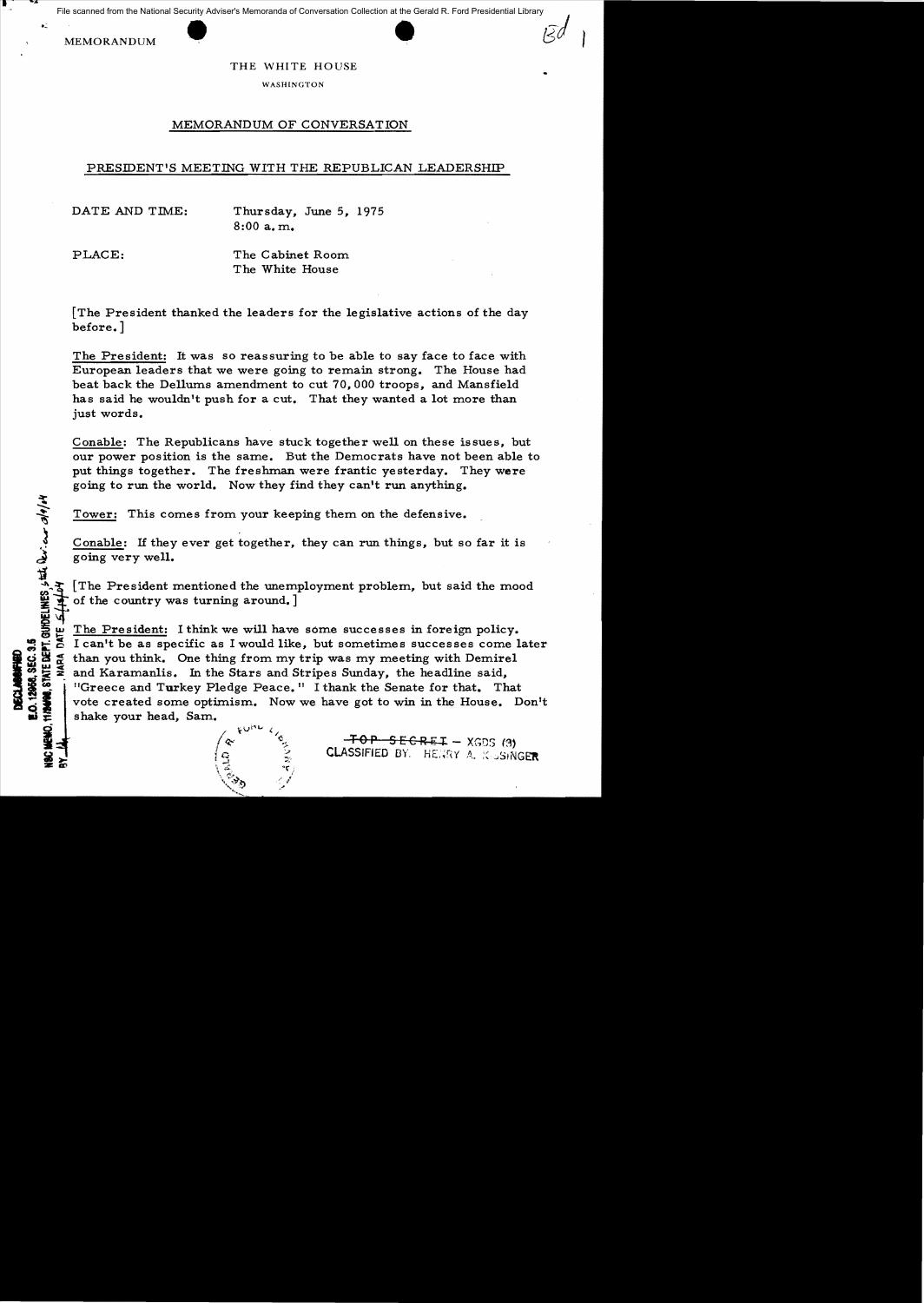Steiger: It is going to be tough.

President: I know it will be. But there won't be any settlement until the Turks decide to move and they can't move until the embargo is lifted. If you want to help the Greeks and the Cypriots, get the embargo lifted.

•

Rhodes: It will be tough, but we will do it. It will take your personal intervention -- heavily.

President: I am going to do my very best. I think it is terribly important.

Cederburg: I am terribly upset that our meetings all get into Jack Anderson. Somebody in Congress or on the White House is leaking and it is a serious inhibition on debate.

[There was brief discussion of the decontrol legislation, strip mining, and the New Hampshire Wyman-Durkin issue.]

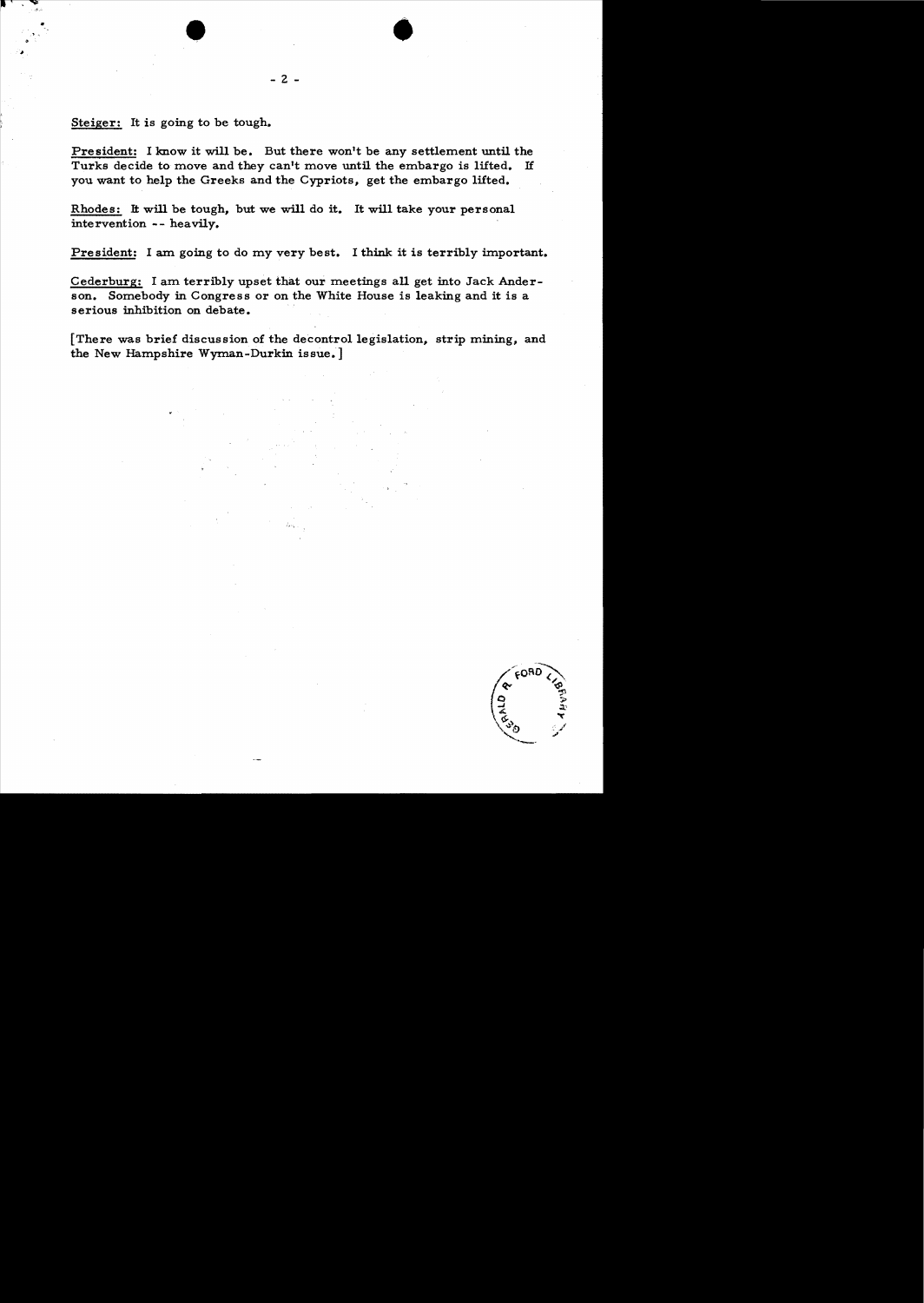Thills/colly / Report beastership buty (Thomhother for the legis action f day byou)<br>P It mor 10 minution à be credit son face & face W/ E mis linder that we south were going to Union sting. The Hunse had bid tack c Sulimons amunda ent 20 000 and momphed hat said be wouldn't perch for a crop. That mant e but more than past worlds. Cunt (Some general table) The Reports, have street Together will on those, but our Converte poince prechien is a some But a Dennes have not chein arteck furt things together. The furture even pourtre yesterday. They were going to un c ceviled & runi-they could they could min amything. This earnes from you breezing them on the Tourn defensive i Concerte 9 any ever get togeter, dans can unitaring, but to far it is going way will. (Proventions enoughlyment + mod of mothy P J think we will have some surveyes in FP. Cont la su spigie es g'il bita, soutients checkases crew laterthan you think Oreching from my Eriz was my mit, w/ Denviel + Kara. In Stars + Strips Sunday, heachier said "GFT Pledge Penn. 2 thank - Senste fa Chat. That with created your oftenion. Now we get to come in the Home Dan't shake year hund, Som. Stringh Georg To 11 Tomph P & him it will be fort three words be any **DECLASSIFIED** E.O. 12958, SEC. 3.5 NSC MEMO, 11/24/98, STATE DEPT. GUIDELINES State levi aux 3/9/04 NARA DATE  $5/18/04$ BY <u>laid</u>